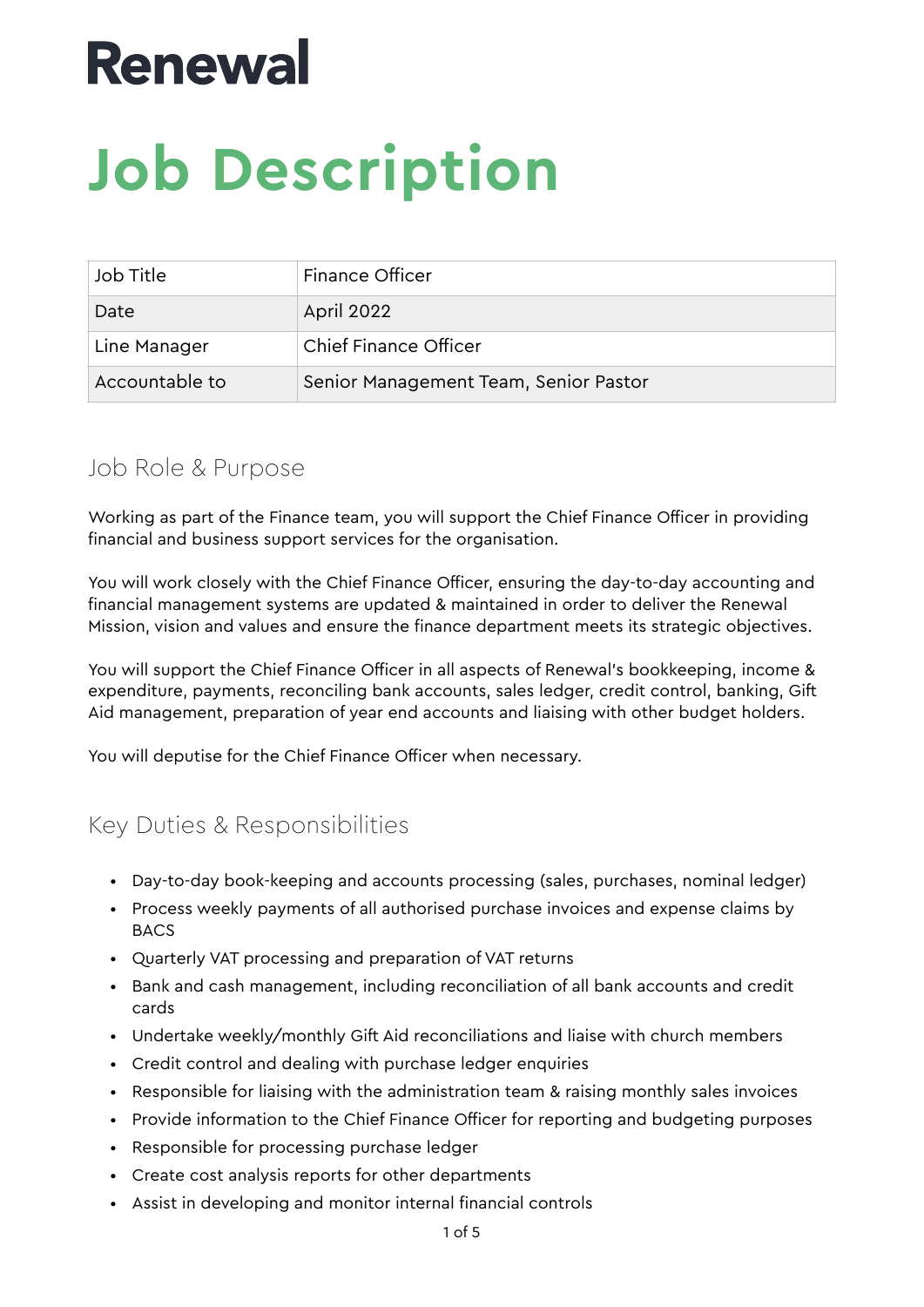- Share in the responsibility of responding to finance queries from both internal and external stakeholders
- Being a key point of contact for other departments on financial and accounting matters
- Develop financial information capture and processing systems in line with the changing needs of the organisation
- Ensure financial compliance and best practice in accordance with current accounting standards and SORP
- Ensure adequate procedures and practices are in place to comply with relevant Charity and Company law, VAT and HMRC regulations
- Participate in financial audits, processing year-end accounts and finance reports

This job description outlines the key duties that are expected of you within the role although is not an exhaustive list. It may be amended in line with experience, business requirements and as a result of any future organisational change.

## Other Responsibilities

- Support with the processing and administration of payroll and PAYE payments as required
- Support with administration of charity pension scheme
- Process and oversee distribution and balancing of petty cash
- Assist with the Charity's annual returns
- Upkeep of fixed asset register
- Keep the Chief Finance Officer up to date with issues as they arise
- Suggest improvements to processes
- Establish effective working relationships with staff and other department heads
- Manage volunteers in the finance department
- To keep up to date with role requirements as well as developments at Renewal and act in keeping with the ethos of the Charity.
- Contribute to the growth and expansion of Renewal.
- To undertake any other duties commensurate with the role, within the bounds of his/her own competence.
- Be part of the Staff team, building into Renewal culture and ethos
- Follow organisational structure, channels of communications and sign-off processes
- Maintain healthy interdepartmental relationships

The post holder is expected to be flexible and accommodating, following consultation, in terms of any changes to the way Renewal operates in the future.

#### **Notes on role**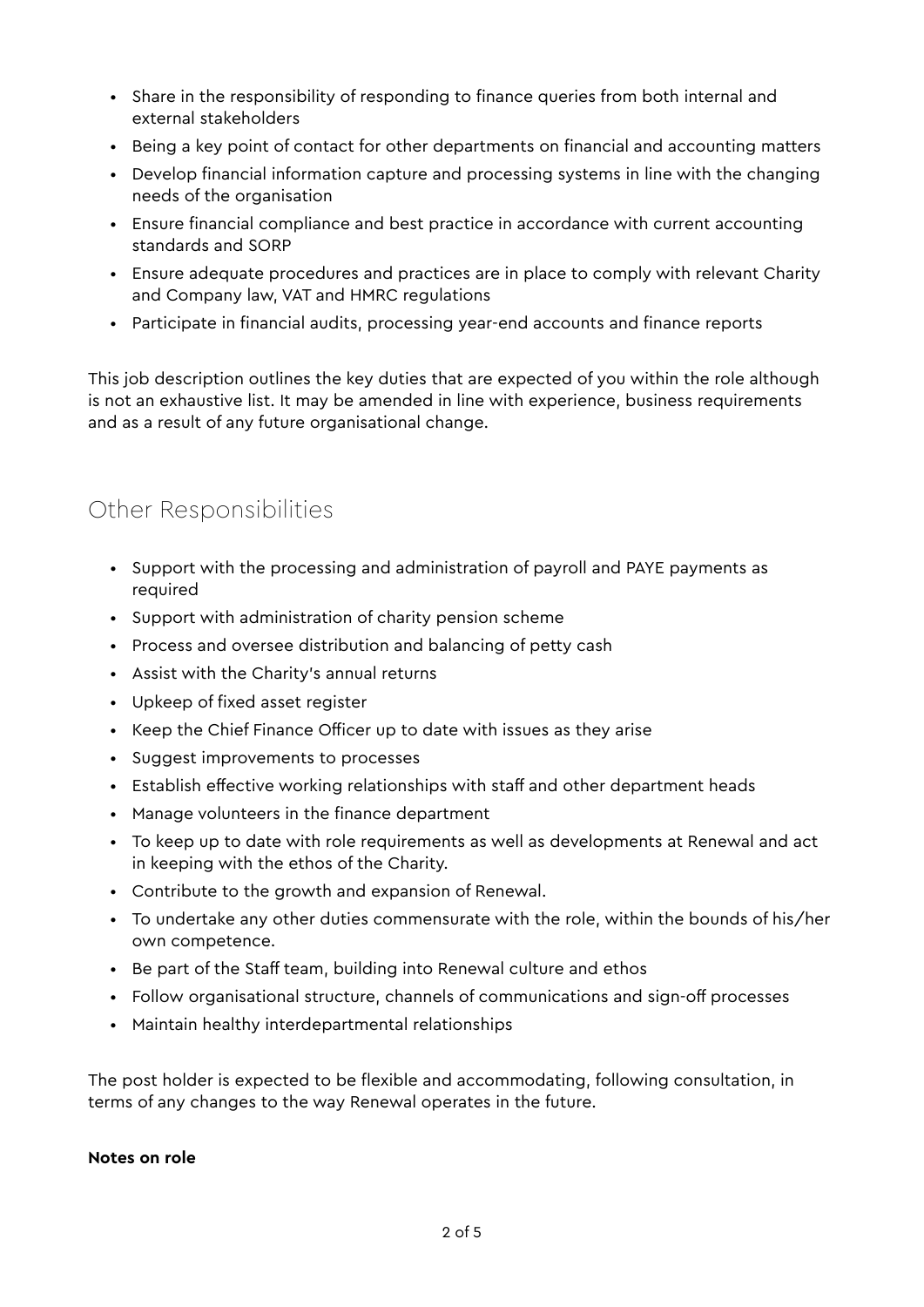This is a hands-on role and will suit someone who enjoys working proactively, has a logical and systematic approach and excellent communication skills. The role involves managing some relationships with church members.

The Finance Support Officer will be expected to handle detailed concepts and problems, balance multiple tasks simultaneously, and make decisions regarding financial issues.

Hours worked may be outside regular working times.

The Finance Support Officer will convey a professional and positive image and attitude regarding Renewal and demonstrate commitment to continued professional growth and development.

## Knowledge, Skills & Abilities

#### **Knowledge & Experience**

- Minimum of three years' bookkeeping and financial management experience
- Proficient in Sage 50 or similar double entry bookkeeping software
- Advanced knowledge of Microsoft Excel & ability to use other Microsoft packages as required
- Payroll and Gift Aid software
- Banking experience
- VAT workings, submissions etc
- Financial legislation and regulations
- Corporate and charity/voluntary finance knowledge desirable
- Knowledge and awareness of the remit of Renewal and it's work within the community

#### **Skills & Abilities**

- Accuracy and attention to detail
- Strong written and verbal communication skills
- Time management & prioritising
- Work well under pressure
- Ability to work as part of a team
- Strong interpersonal skills: the ability to work well with people at all levels both within the organisation and our wider stakeholder community

#### **Qualifications**

• AAT Level 3 or equivalent qualifications

#### **Personal Qualities**

- Compassion and empathy in the undertaking of your duties
- High level of integrity
- Focussed, adaptable and willing to learn new skills
- Understand confidentiality and exercise discretion throughout your role
- Resilient

**Job Location** 

Solihull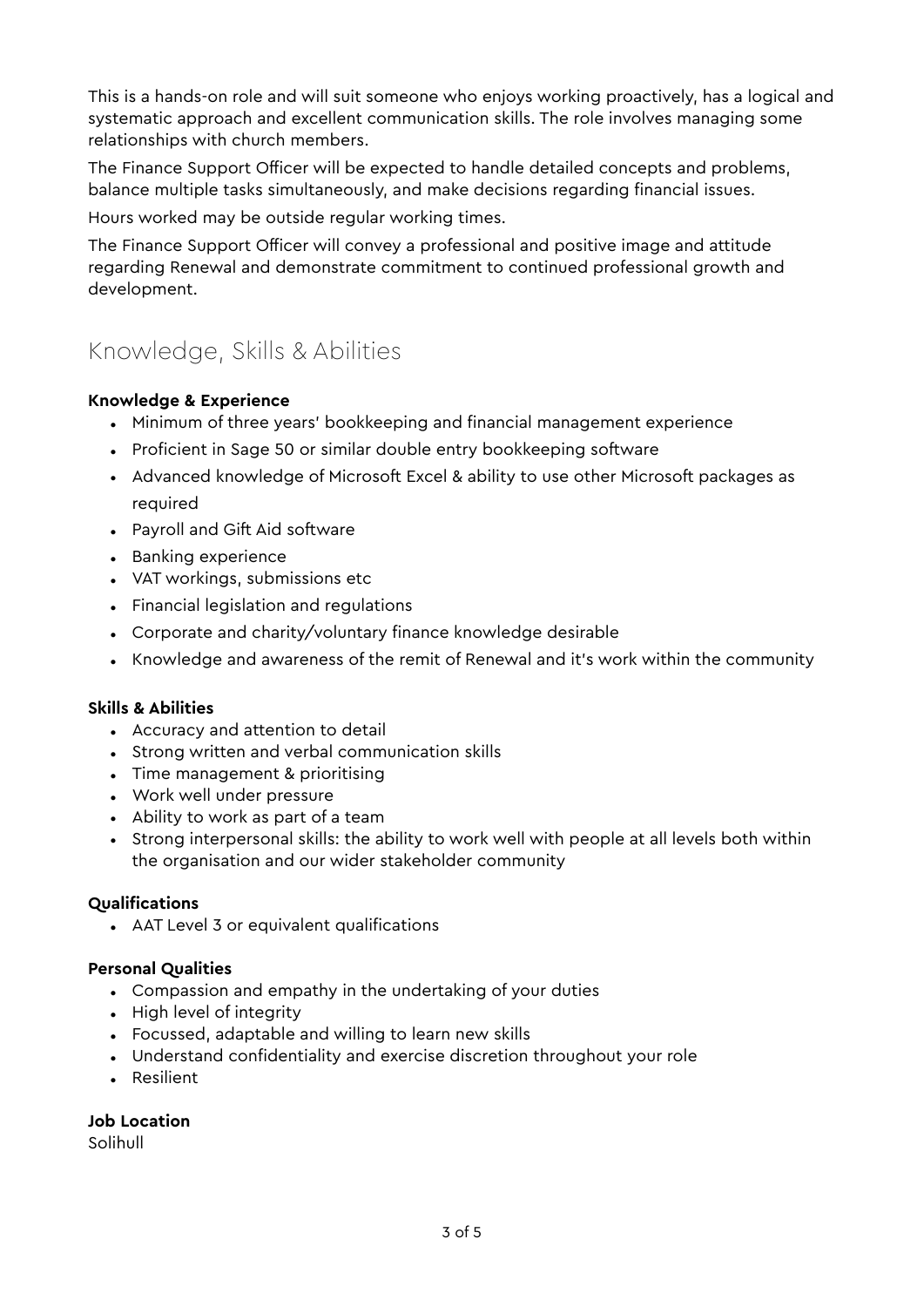## For all Employees

#### **Work to Renewal's Mission, Values & Vision**

We Are **Family**: We belong and grow together, working in relationship with each other. We are role models of a servant-hearted approach. In our individual relationships we love one another, encourage one another, honour one another, build one another up and bear with one another.

We Are **People**: We bring our individual relationships together to form our corporate identity, united as one and with one vision and purpose. As a team we win and learn together. We Are A **Movement**: We look outwards, continuously moving and seeking to connect the church to the community around us. We are innovative, constantly striving to improve what we do and who we are.

A copy of Renewal's Mission, Values and Vision document will be made available to you as part of your induction to Renewal.

#### **Flexibility**

You are expected to be flexible in your approach to fulfilling your role and supportive of your colleagues in the delivery of all services within the community and within the Church.

#### **Safeguarding**

All Renewal staff and volunteers are expected to acknowledge the duty of care to safeguard and promote the welfare of children and vulnerable adults and should all be committed to ensuring safeguarding practice reflects statutory responsibilities, government guidance and complies with best practice at all times. You have a duty to report any concerns to the Renewal Safeguarding Officer.

Where necessary for your role you may be expected to hold a DBS check (either Basic, enhanced or standard depending on role)

#### **Health & Safety**

To comply with the Health and Safety at Work etc. Act 1974.

To take responsibility for your own health and safety and that of other persons who may be affected by your acts or omissions.

To attend and observe Fire Safety Training and instructions.

#### **Equality & Diversity**

To carry out at all times your responsibilities in line with the Renewal's Equal Opportunities & Dignity at Work Policy and Procedure.

#### **Confidentiality & Data Protection**

To maintain confidentiality of information relating to the church, its congregation, clients, staff and other users of Renewal in accordance with the General Data Protection Regulations including outside of the work environment. Any breach of confidentiality may render an individual liable for dismissal and/or prosecution.